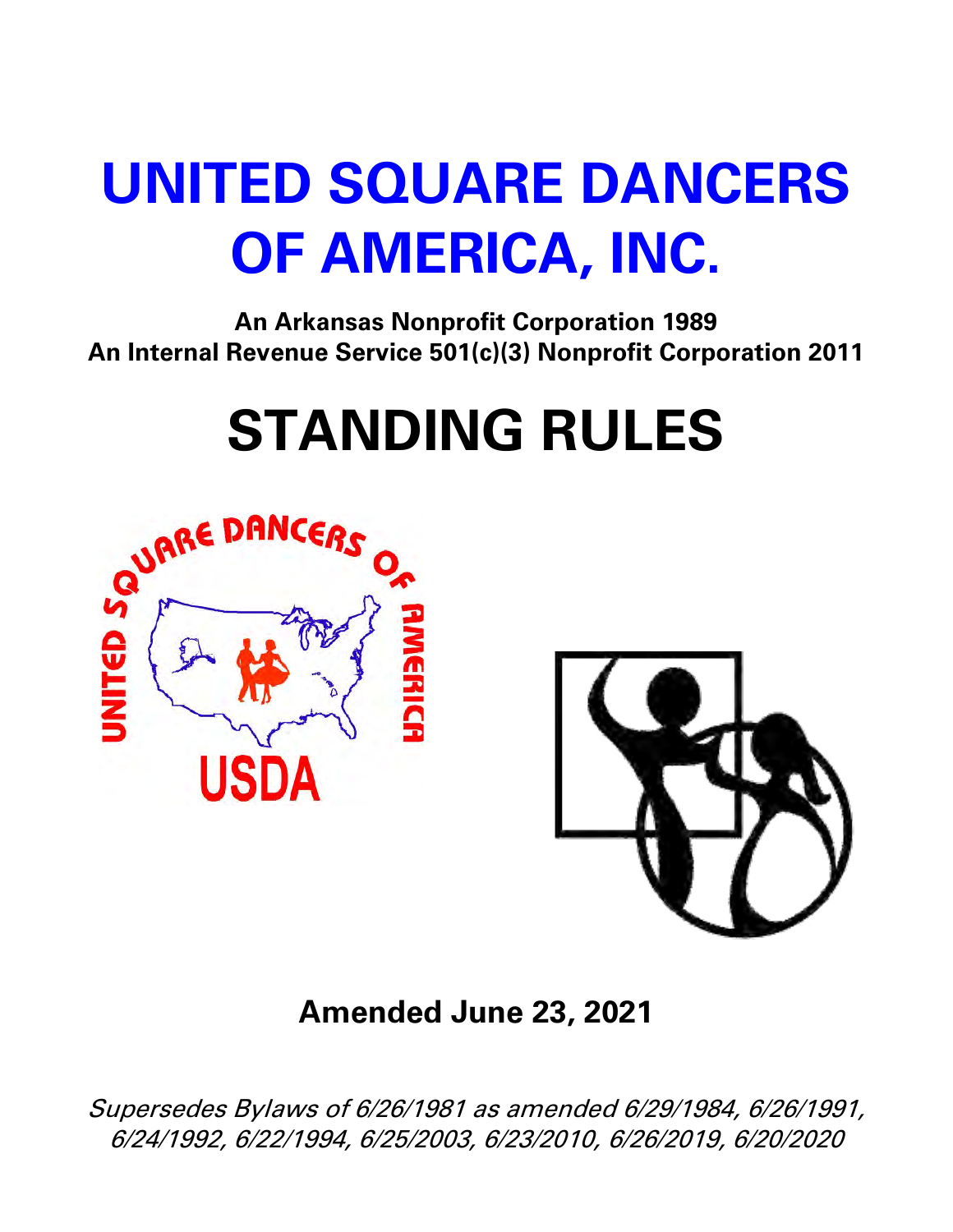## UNITED SQUARE DANCERS OF AMERICA **STANDING RULES Table of Contents**

| 7 - EFFECT OF NON-PAYMENT OF ANNUAL DUES OR SPECIAL ASSESSMENTS5              |  |
|-------------------------------------------------------------------------------|--|
|                                                                               |  |
| b. Due date for payment of annual dues for members of USDA Insurance Program5 |  |
|                                                                               |  |
|                                                                               |  |
|                                                                               |  |
|                                                                               |  |
|                                                                               |  |
|                                                                               |  |
|                                                                               |  |
|                                                                               |  |
| Section 4. Executive Committee/Board of Directors Agenda/Minutes 6            |  |
|                                                                               |  |
| f.                                                                            |  |
|                                                                               |  |
|                                                                               |  |
|                                                                               |  |
|                                                                               |  |
|                                                                               |  |
|                                                                               |  |
|                                                                               |  |
|                                                                               |  |
|                                                                               |  |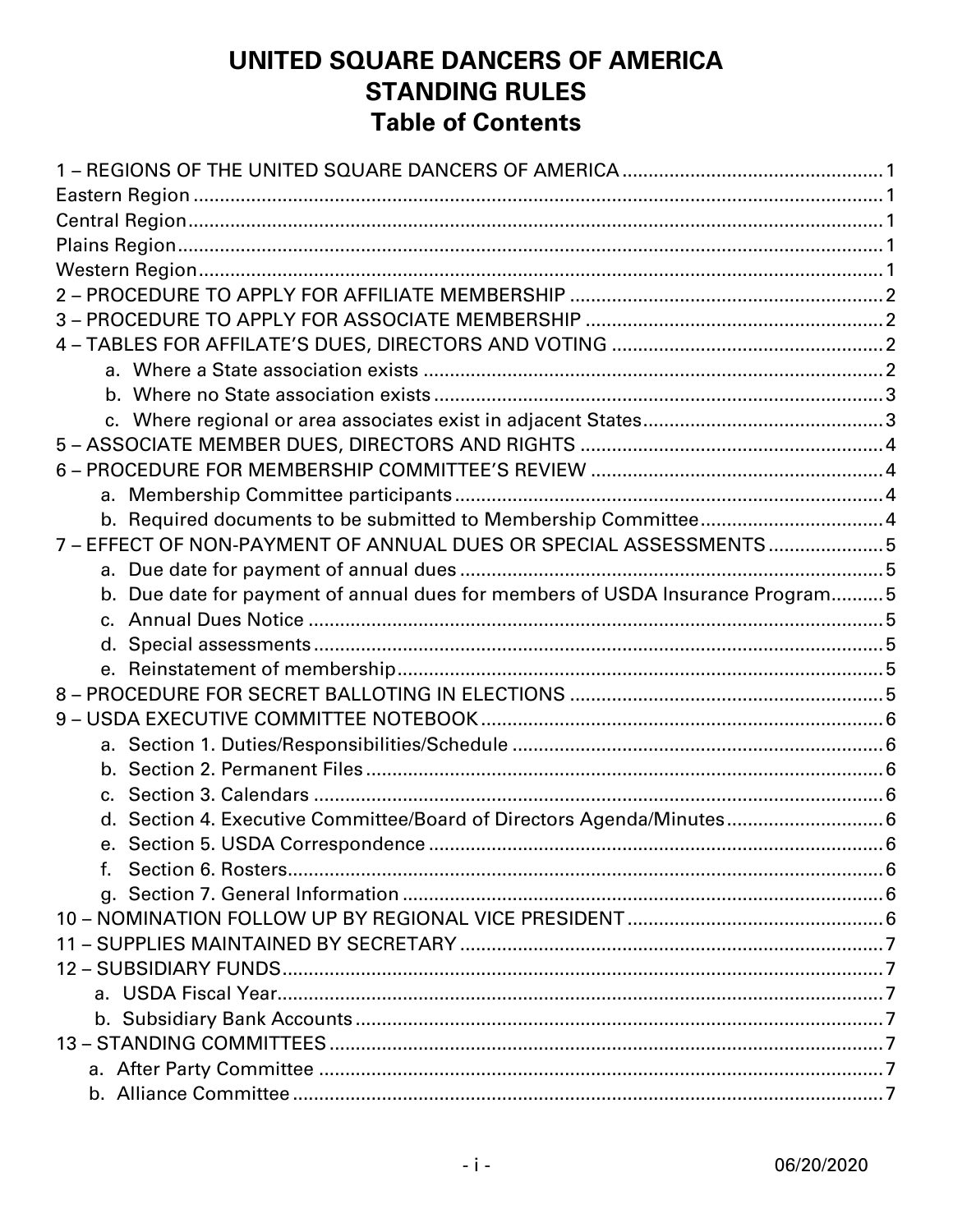## UNITED SQUARE DANCERS OF AMERICA **STANDING RULES Table of Contents**

(continued)

| f.           |  |
|--------------|--|
| q.           |  |
|              |  |
| Ī.           |  |
| i.           |  |
| k.           |  |
|              |  |
|              |  |
|              |  |
|              |  |
|              |  |
|              |  |
| $r_{\rm{r}}$ |  |
| s.           |  |
| t.           |  |
| u.           |  |
|              |  |
|              |  |
|              |  |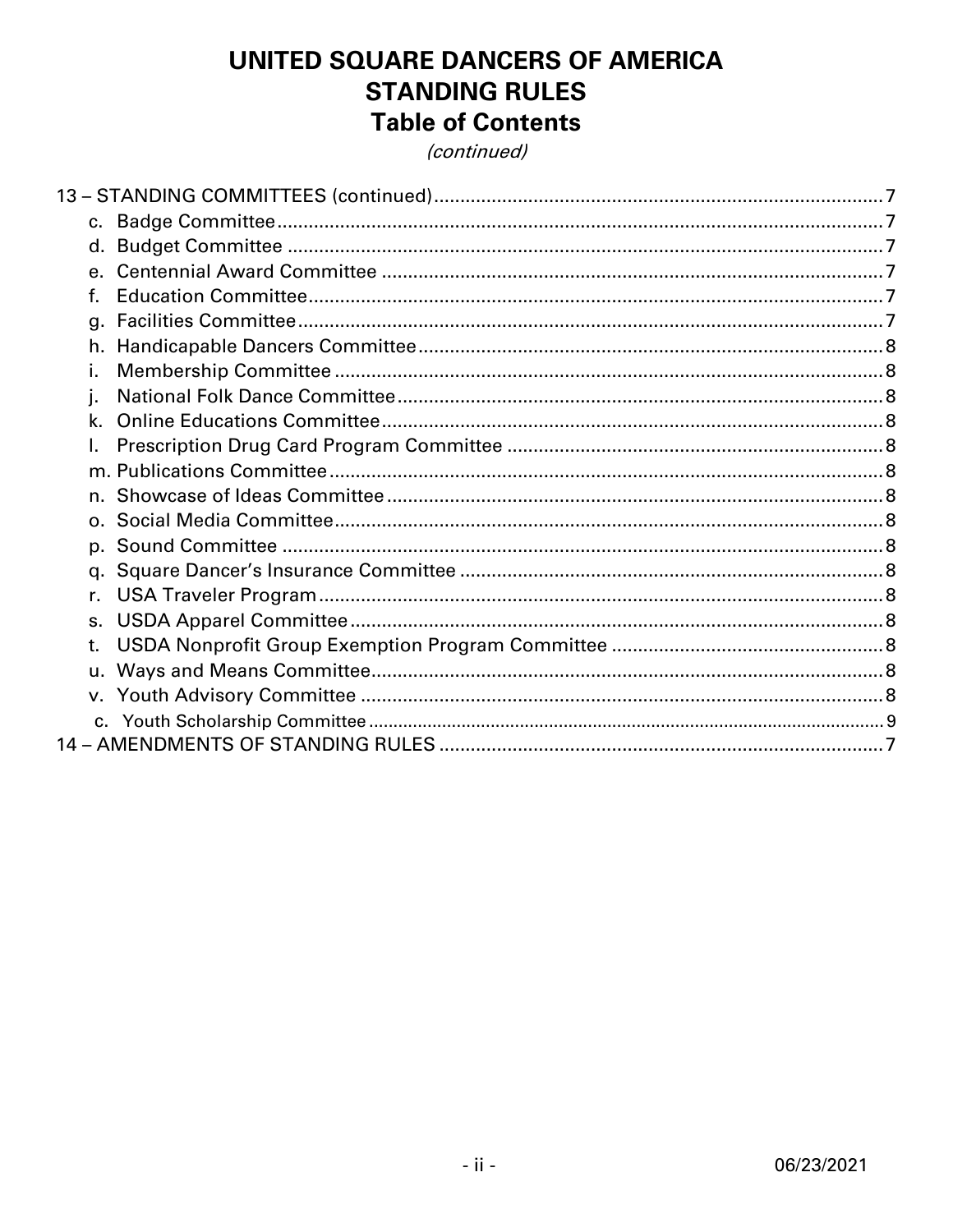## **UNITED SQUARE DANCERS OF AMERICA (USDA)**

## **An Arkansas Nonprofit Corporation 1989 An Internal Revenue Service 501(c)(3) Nonprofit Corporation 2011**

## **STANDING RULES**

6/20/2020 - Supersedes Standing Rules of 6/26/81 as amended through 6/22/2016

## 1. The **REGIONS OF THE UNITED SQUARE DANCERS OF AMERICA** shall be:

#### **Eastern Region Central Region**

Connecticut Alabama Delaware **Florida** District of Columbia Georgia Maine **Indiana** Maryland Kentucky Massachusetts Michigan New Hampshire Mississippi New Jersey **North Carolina** New York Ohio Pennsylvania South Carolina Rhode Island Tennessee Vermont West Virginia Virginia

Arkansas Alaska Illinois **Arizona** Iowa California Kansas Colorado Louisiana Hawaii Minnesota **Idaho** Missouri Montana Nebraska Nevada North Dakota New Mexico Oklahoma Oregon South Dakota **National Control** Utah Texas Washington Wisconsin Wyoming

#### **Plains Region Western Region**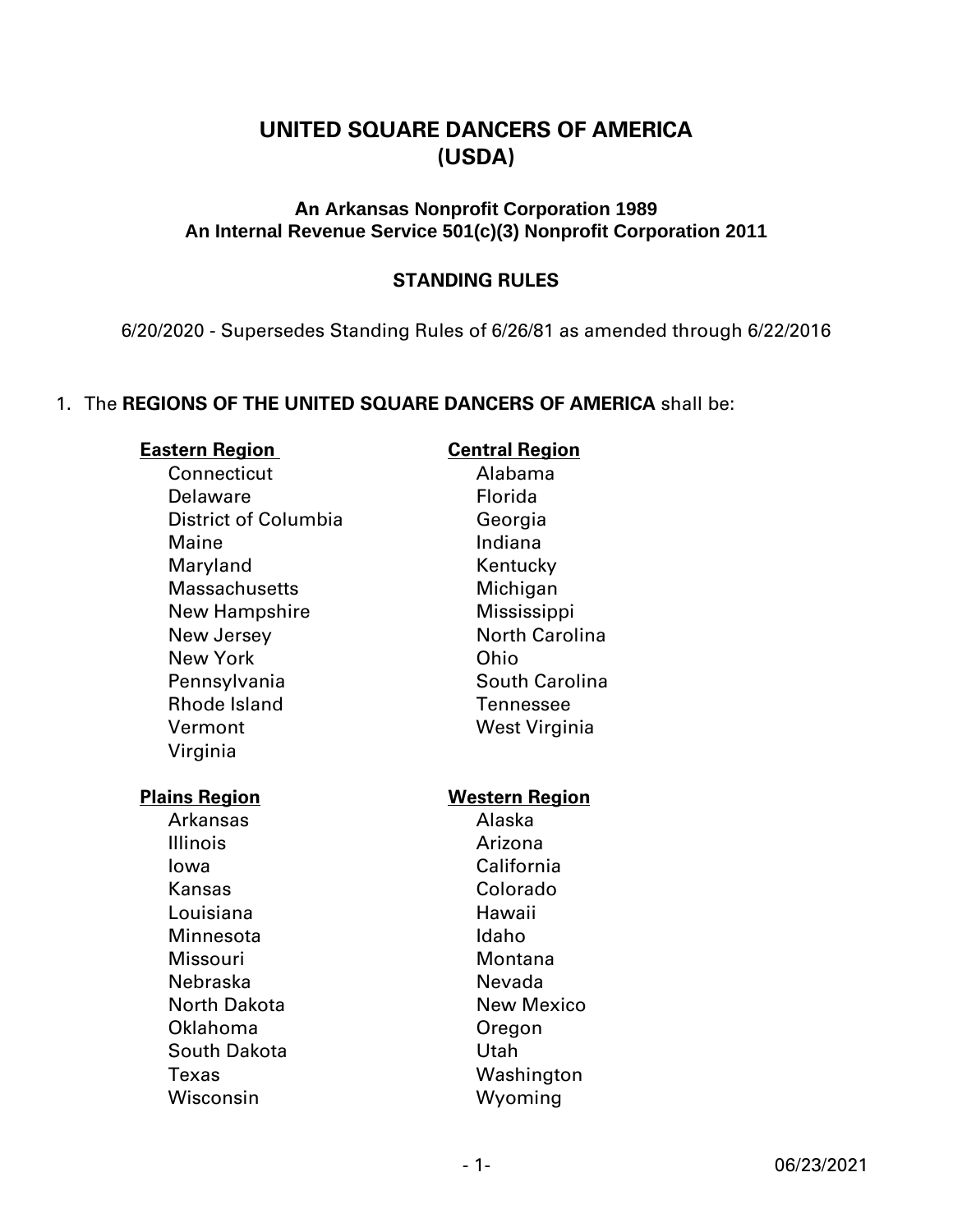(continued)

## 2. The **PROCEDURE TO APPLY FOR AFFILIATE MEMBERSHIP** in the UNITED SQUARE

DANCERS OF AMERICA is to send the following documents or copies to the USDA Vice President of the region in which the applicant is located:

- a. A resolution of intent to apply for Affiliate Membership (USDA form 001);
- b. A completed Application for Affiliation (USDA form 002);
- c. The applicant's Articles of Incorporation (if incorporated);
- d. Statement of nonprofit status;
- e. The applicant's Constitution (if any);
- f. The applicant's Bylaws;
- g. The applicant's current roster of officers, including the proposed delegates and alternates to the USDA Board of Directors, showing titles, names, addresses, telephone numbers and the date(s) on which their election/appointment would ordinarily take place;
- h. A check for dues for the current fiscal year or remaining portion thereof from the tables on page 2;
- i. A map of the area to be represented by the applicant.

## 3. The **PROCEDURE TO APPLY FOR ASSOCIATE MEMBERSHIP** in the UNITED SQUARE

DANCERS OF AMERICA is to send the following documents or copies to the USDA Vice President of the region in which the applicant is located:

- a. A resolution of intent to apply for Associate Membership (USDA form 001a);
- b. A completed Application for Affiliation (USDA form 002a);
- c. The applicant's Articles of Incorporation (if incorporated);
- d. Statement of nonprofit status;
- e. The applicant's Constitution (if any);
- f. The applicant's Bylaws;
- g. The applicant's current roster of officers, showing titles, names, addresses, telephone numbers and the date(s) on which their election/appointment would ordinarily take place;
- h. A check for dues for the current fiscal year or remaining portion thereof from the tables on page 4;
- i. A map of the area to be represented by the applicant (not required from clubs).

## 4. **TABLES FOR AFFILIATE'S DUES, DIRECTORS AND VOTING RIGHTS**

a. Where a State association exists:

If a State organization represents fewer than 51% of the square dancers in a State, it will be considered as Regional;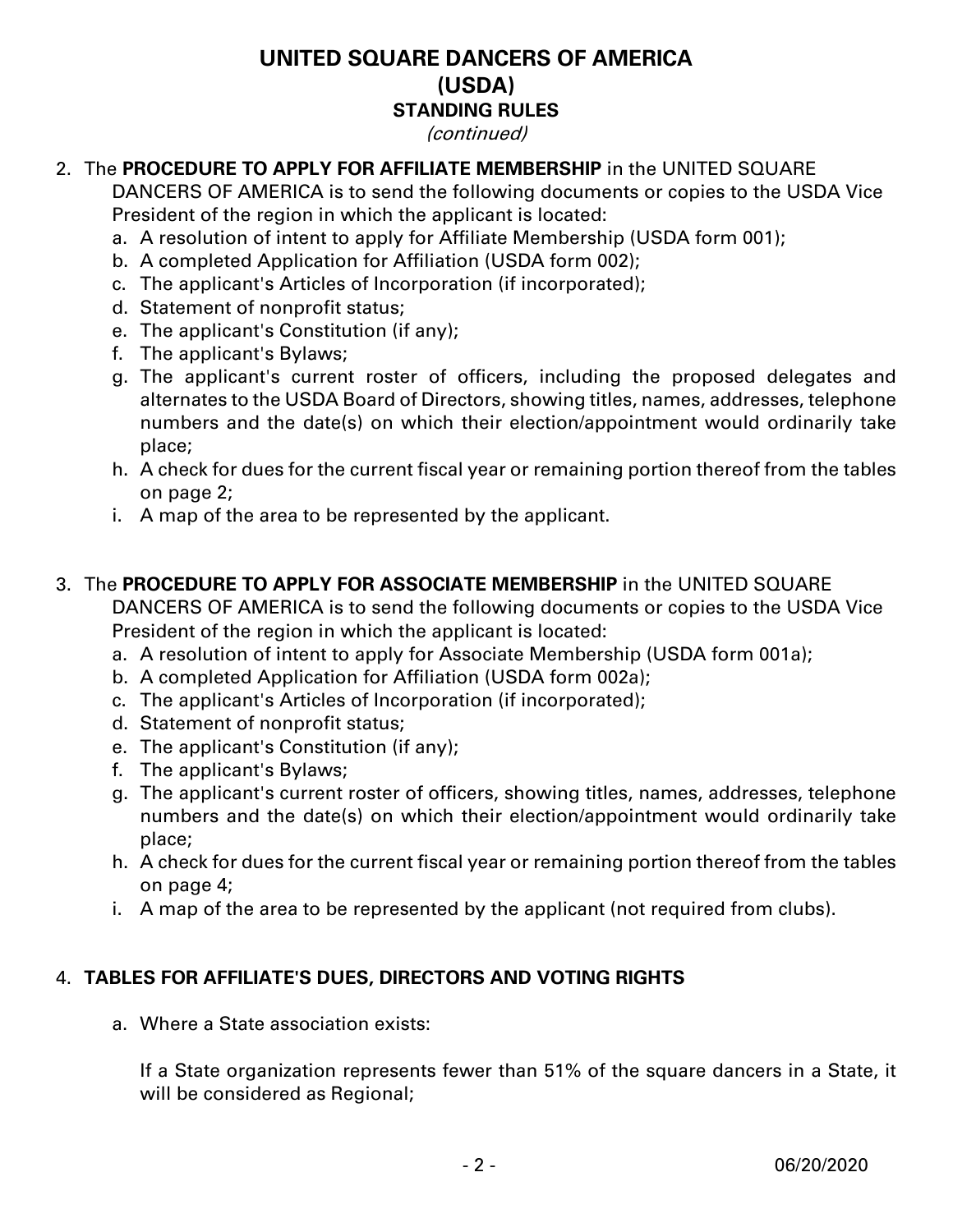(continued)

## 4. **TABLES FOR AFFILIATE'S DUES, DIRECTORS AND VOTING RIGHT:** (continued)

| Scope of<br><b>Organization</b> | Approx. % of<br><b>State's S/D</b><br><b>Represented</b> | Annual<br><b>Dues</b> | <b>Directors</b><br><b>Authorized</b> | <b>Votes</b><br><b>Authorized</b> |
|---------------------------------|----------------------------------------------------------|-----------------------|---------------------------------------|-----------------------------------|
| <b>State</b>                    | 76/100                                                   | \$100                 |                                       | 4                                 |
| <b>State</b>                    | 51/75                                                    | \$75                  | 3                                     | 3                                 |
| Regional or area                | 26/50                                                    | \$50                  | 2                                     | $\overline{2}$                    |
| Regional or area                | 5/25                                                     | \$25                  |                                       |                                   |

b. Where no State association exists, but all dancers are in one State:

No more than three votes are authorized to any one regional or area association;

|                          | Approx. % of                      |                       |                  |                                       |
|--------------------------|-----------------------------------|-----------------------|------------------|---------------------------------------|
| Scope of<br>Organization | <b>State's S/D</b><br>Represented | Annual<br><b>Dues</b> | <b>Directors</b> | Votes<br><b>Authorized Authorized</b> |
| <b>State</b>             | 51/75                             | \$75                  | 3                | 3                                     |
| Regional or area         | 26/50                             | \$50                  |                  | 2                                     |
| Regional or area         | 5/25                              | \$25                  |                  |                                       |

c. Where regional or area associations have defined area in parts of two or more adjacent States:

Use the sum total of the percent of square dancers represented in each State the regional or area association has members in to determine the number of votes it may be authorized. Example - Fox River Valley Association has members in three States. It represents 20% of the dancers in State A, 25% of the dancers in State B and 10% of the dancers in State C for a total of 55% - it may be authorized three votes. However, should this authorization result in more than a total of four votes being assigned to any of the States involved, or more than a total of three votes being assigned in any region or area, the matter will be resolved by the Membership Committee.

| Scope of<br><b>Organization</b> | Approx. % of<br><b>State's S/D</b><br><b>Represented</b> | Annual<br><b>Dues</b> | <b>Directors</b><br><b>Authorized Authorized</b> | <b>Votes</b>   |
|---------------------------------|----------------------------------------------------------|-----------------------|--------------------------------------------------|----------------|
| <b>State</b>                    | 51/75                                                    | \$75                  | 3                                                | 3              |
| Regional or area                | 26/50                                                    | \$50                  |                                                  | $\overline{2}$ |
| Regional or area                | 5/25                                                     | \$25                  |                                                  |                |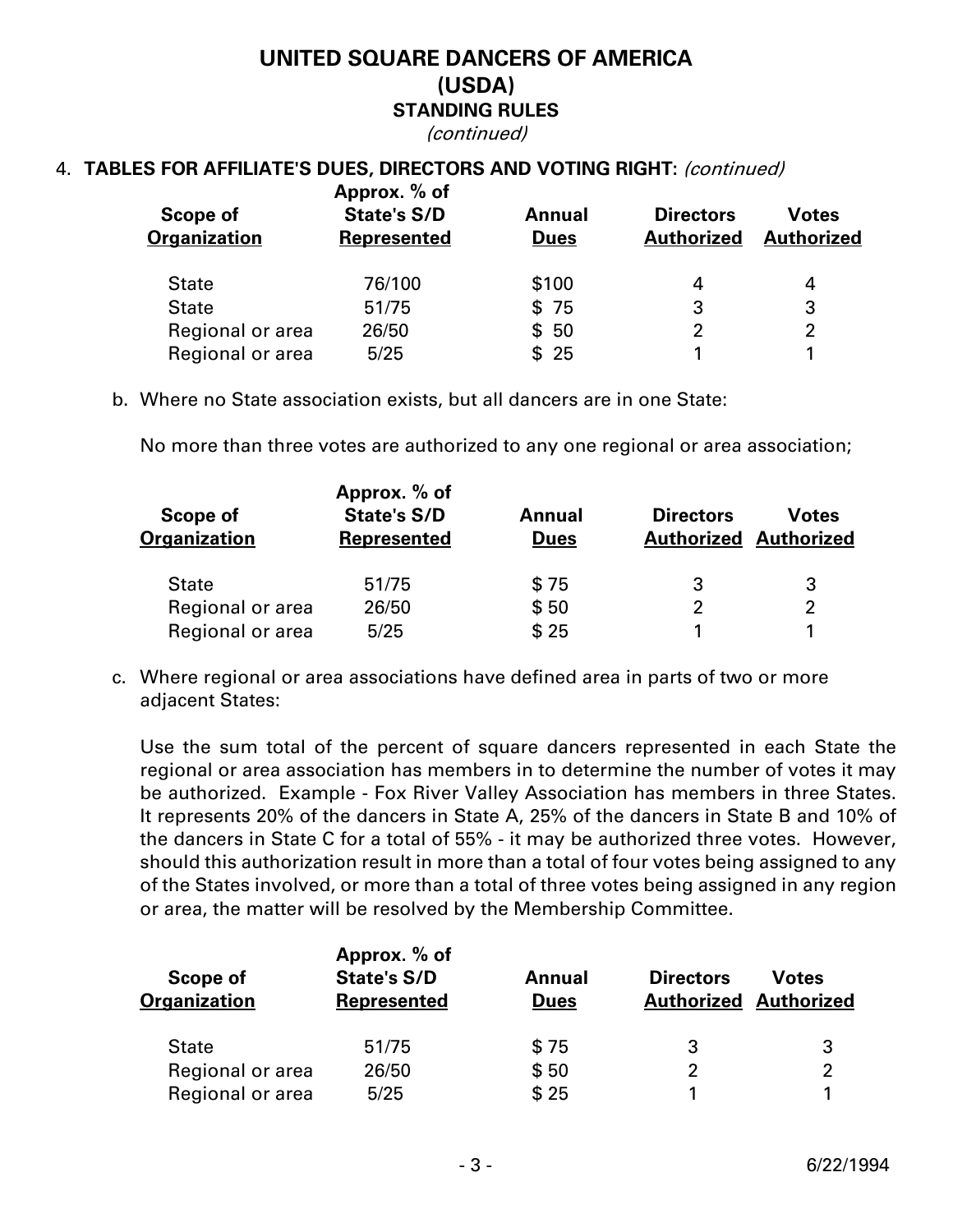#### (continued)

## 4. **TABLES FOR AFFILIATE'S DUES, DIRECTORS and VOTING RIGHT:** (continued)

- d. Each director is authorized one vote;
- e. No more than a total of four votes is authorized in any one State;
- f. If the State association is eligible for fewer than four votes; the remaining votes are available to the regional and area association in the State, if they are not members of the State association;
- g. If a State association does not wish to affiliate with USDA, area or regional associations from that State may do so. If at a later date the State association becomes an Affiliate of USDA, the area or regional association(s) may have to yield its/their USDA Affiliate Membership;
- h. Where there is no State association, the regional and area associations may claim up to a total of three votes. If at a later date a State association is formed and becomes an Affiliate of USDA, the Membership Committee will make new authorizations based on Table a. and the new percentage of square dancers represented in the State by each organization involved.

## 5. **ASSOCIATE MEMBER DUES, DIRECTORS and VOTING RIGHTS**

a. Associate Member Annual dues:  $$25$  No Voting Rights

## 6. **PROCEDURE FOR MEMBERSHIP COMMITTEE'S REVIEW:**

- a. The Membership Committee shall consist of the USDA President and the four Regional Vice Presidents;
- b. Documents submitted are reviewed by the Regional Vice President concerned for completeness and general conformity with USDA's goals and purposes. Any questions are reconciled with the applicant's President. When the documents are in order, they are forwarded intact to the USDA Membership Committee for approval. Upon approval, the USDA President will send a letter of conditional acceptance to the applicant indicating eligibility to participate in the USDA insurance program at the affiliate rate starting the date of conditional acceptance and to participate in all other USDA programs. The Executive Committee will ratify the Membership Committee's action at their first meeting following. Final acceptance rests with the USDA Board of Directors at the annual meeting immediately following the conditional acceptance. An applicant for Affiliate Membership should be present at the annual meeting to answer any questions of the Board. If the applicant is absent and the questions cannot be resolved, final acceptance could be delayed or denied.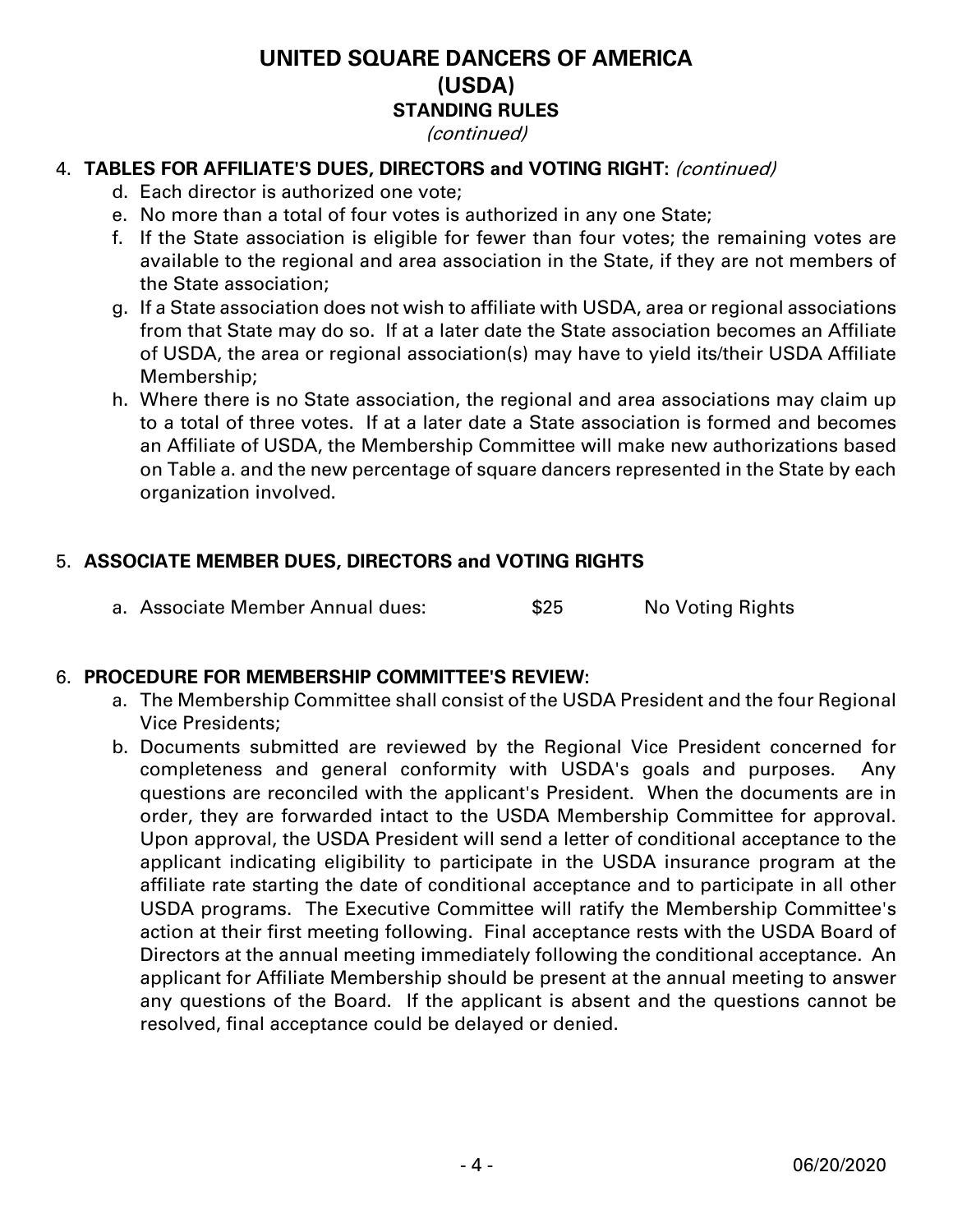#### (continued)

## 7. **EFFECT OF NON-PAYMENT OF ANNUAL DUES OR SPECIAL ASSESSMENT**

- a. Affiliate / Associate Members annual dues are payable to the USDA Treasurer on or before January 1;
- b. Affiliates enrolled in the USDA insurance program should remit their dues on or before October 1 to ensure availability of their Certificate of Insurance by January 1;
- c. Affiliates will be sent an "Annual Dues Notice" sixty days before payment is required; ten days after the date payable a "Past Due Reminder" will be sent to each organization still unpaid with a warning that if payment is not received within sixty days after the date due it will be dropped from membership for non-payment of dues; a copy of such notices will be sent to the USDA President and the Regional Vice President concerned;
- d. in the event a special assessment is voted by the board of Directors, a notice will be sent indicating the amount due and when payable; the follow-up procedure indicted above for dues will also be used for special assessments with the same penalty for non-payment of assessment;
- e. An Affiliate dropped from membership for nonpayment of dues or special assessments may be reinstated by submitting a letter requesting reinstatement, with a check in payment of any charges theretofore accrued or unpaid, to their Regional Vice President who will initiate a review as in the foregoing rule 4.b.

## 8. **PROCEDURE FOR SECRET BALLOTING IN ELECTIONS**

 The Secretary will distribute, to the accredited Directors, ballots preprinted with the names of the nominees for each office and having space for additional nominations from the floor. As additional nominations are made, the presiding officer will spell the nominee's names for the voters so they can write them in on the ballots. When all nominations are in, the presiding officer will announce the nominations are closed and instruct the voters to mark their ballots. When the balloting is closed, the presiding officer will instruct the appointed tellers to collect the ballots and retire to a secluded location to count them while the meeting proceeds to other business. When the tellers have completed their counting, they will return to the meeting room and quietly give their written report to the presiding officer who will announce the results at the first convenient break in the progress of the meeting. If there is no possibility that a recount may be ordered, the presiding officer may then order that the ballots be destroyed.

## 9. **USDA EXECUTIVE COMMITTEE NOTEBOOK:**

Every USDA officer and chairman of a standing committee will maintain a notebook containing information pertinent to current and pending operations in his/her area of responsibility. This notebook will be passed on to his/her successor along with the other files of the office to speed that peoples process of taking over the position, typical contents of the notebook would include: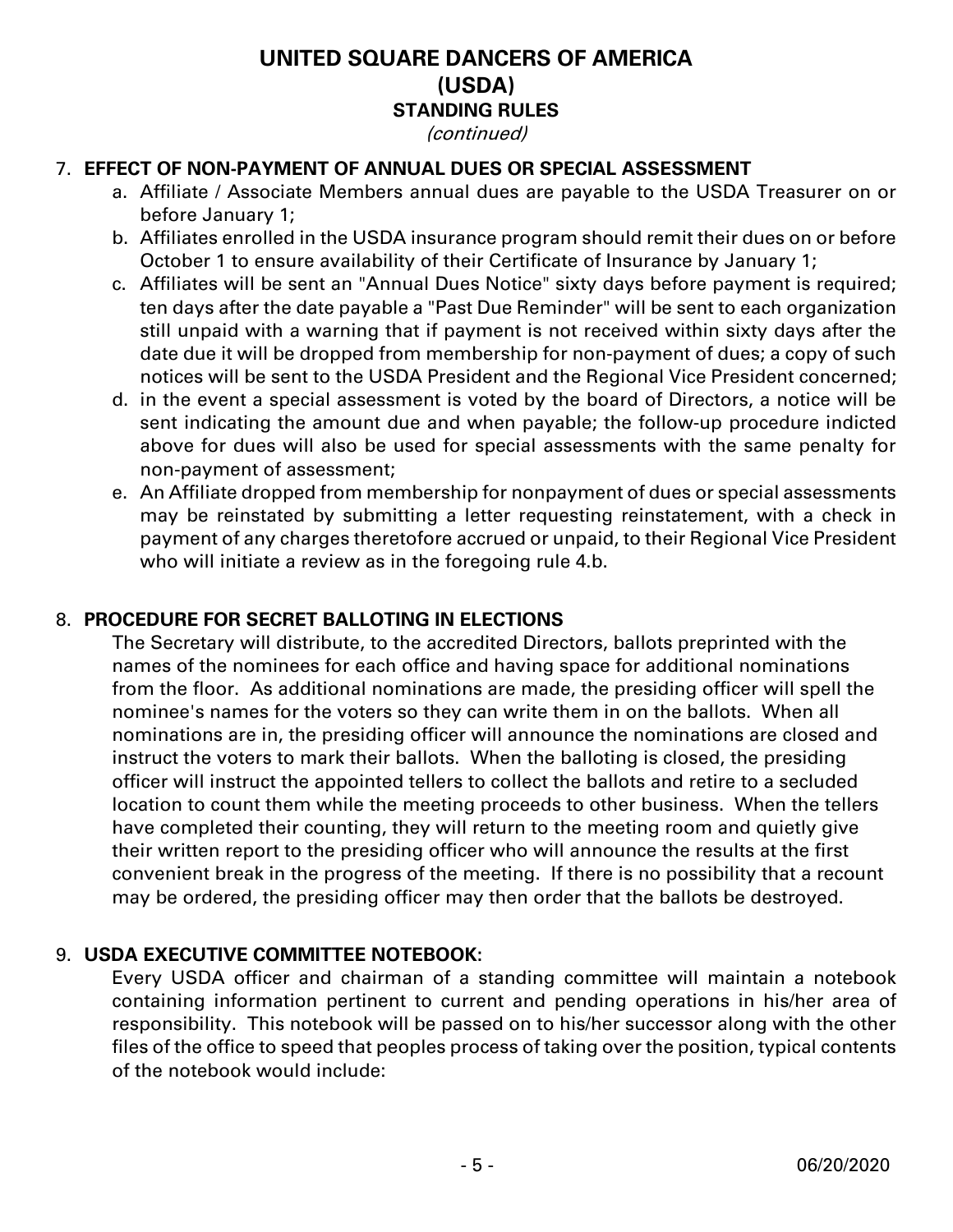(continued)

## 9. **USDA EXECUTIVE COMMITTEE NOTEBOOK:** (continued)

## a**. Section 1. Duties/Responsibilities/Schedule**

This section will contain a current copy of the duties and responsibilities for the appropriate office and a schedule that depicts when repetitive duties are to be accomplished.

### b. **Section 2. Permanent Files**

This section will contain copies of the following USDA documents;

Articles of Incorporation Bylaws Standing Rules Policies Agreements Contracts (if applicable) Insurance

#### c. **Section 3. Calendars**

This section will contain the current copy of the USDA Planning Calendar listing planned USDA events.

## d. **Section 4. Executive Committee/Board of Directors Agenda/Minutes**

#### e. **Section 5. USDA Correspondence**

#### f. **Section 6. Rosters**

This section will contain the current roster of the USDA Executive Committee, Affiliates, etc.

## g. **Section 7. General Information**

This section will contain any other square/round/clogging/contra/line/heritage and organizational material deemed advisable.

## 10.**NOMINATION FOLLOW UP BY REGIONAL VICE PRESIDENT**

Sixty days before the annual meeting elections, the USDA Regional Vice Presidents shall contact the Presidents of each Affiliate in their regions to verify that the Affiliate has submitted nominees who meet the bylaws requirements of Article IV Sections 2 and 4; and, if Affiliate has submitted no nominees, that it is made aware of the offices for which no one has been nominated by any Affiliate and is urged to present a qualified candidate for one of these offices by nomination from the floor.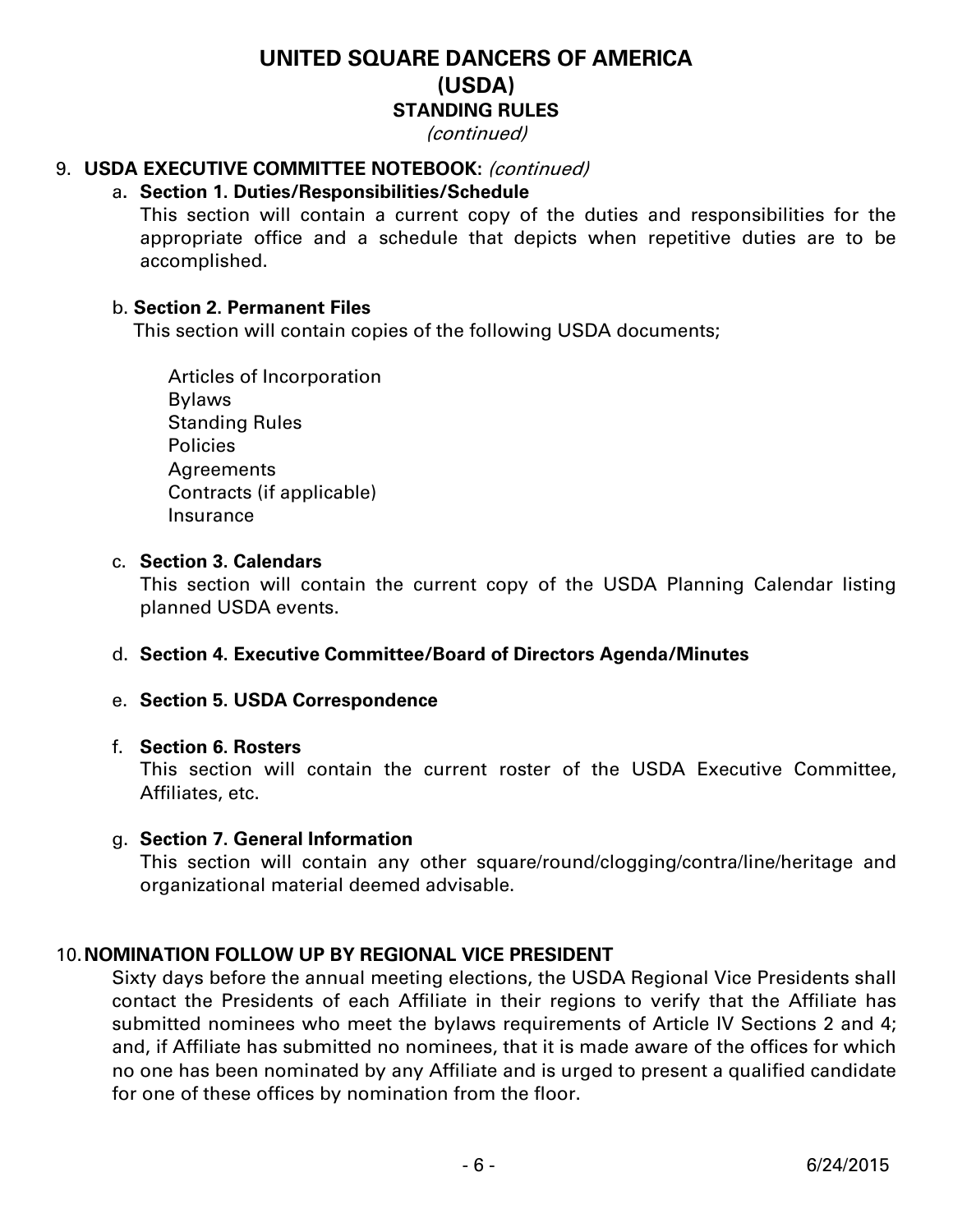#### (continued)

## 11.**SUPPLIES MAINTAINED BY SECRETARY**

The Secretary will procure and maintain a supply of the following items for distribution as required;

- a. Current copies of USDA Articles of Incorporation, Bylaws, Standing Rules and Policies;
- b. Resolution for Affiliation (USDA form 001);
- c. Application for Affiliation (USDA form 002);
- d. USDA Regional Map (USDA form 005).

## 12.**SUBSIDIARY FUNDS**

- a. The USDA fiscal year shall be the calendar year (January 1 through December 31);
- b. Subject to the approval of the USDA Treasurer, the chairman of the Insurance Committee may establish bank accounts for the subsidiary funds of their committees and are the agents of the Treasurer for their particular fund and will report to the Treasurer on its status. None of these subsidiary funds should contain more than necessary working capital, the excess being transferred periodically to the USDA general fund.

## 13.**STANDING COMMITTEES**

- a. **After Party Committee** whose duty it shall be to coordinate the annual USDA After Party at the National Square Dance Convention;
- b. **Alliance Committee** composed of at least five members who shall represent USDA at all meetings of the National Alliance of Square Dance Organizations – ARTS (The Alliance of Round, Traditional and Square – DANCE);
- c. **Badge Committee** whose duty it shall be to receive valid requests for USDA badges of all types and cause the badges to be procured and delivered to the requestors;
- d. **Budget Committee** composed of the Treasurer serving as Chairman with three additional members whose duty it shall be to prepare the USDA Annual Budget for approval of the Executive Committee during the Winter Meeting and approved by the Board of Directors at the Annual Meeting;
- e. **Centennial Award Committee** whose duty it shall be to receive and process valid requests to honor those Square Dancers who are eligible to receive this award;
- f. **Education Committee** whose duty it shall be to develop, maintain and supplement a library of square dance educational material related to all aspects of the square dance activity, other than the dance itself and to provide limited handouts of such material to Affiliate Members as requested;
- g. **Facilities Committee** whose duty it shall be to coordinate all block housing and meeting arrangements to accommodate the meetings of the USDA Executive Committee and Board of Directors held during the week of the National Square Dance Convention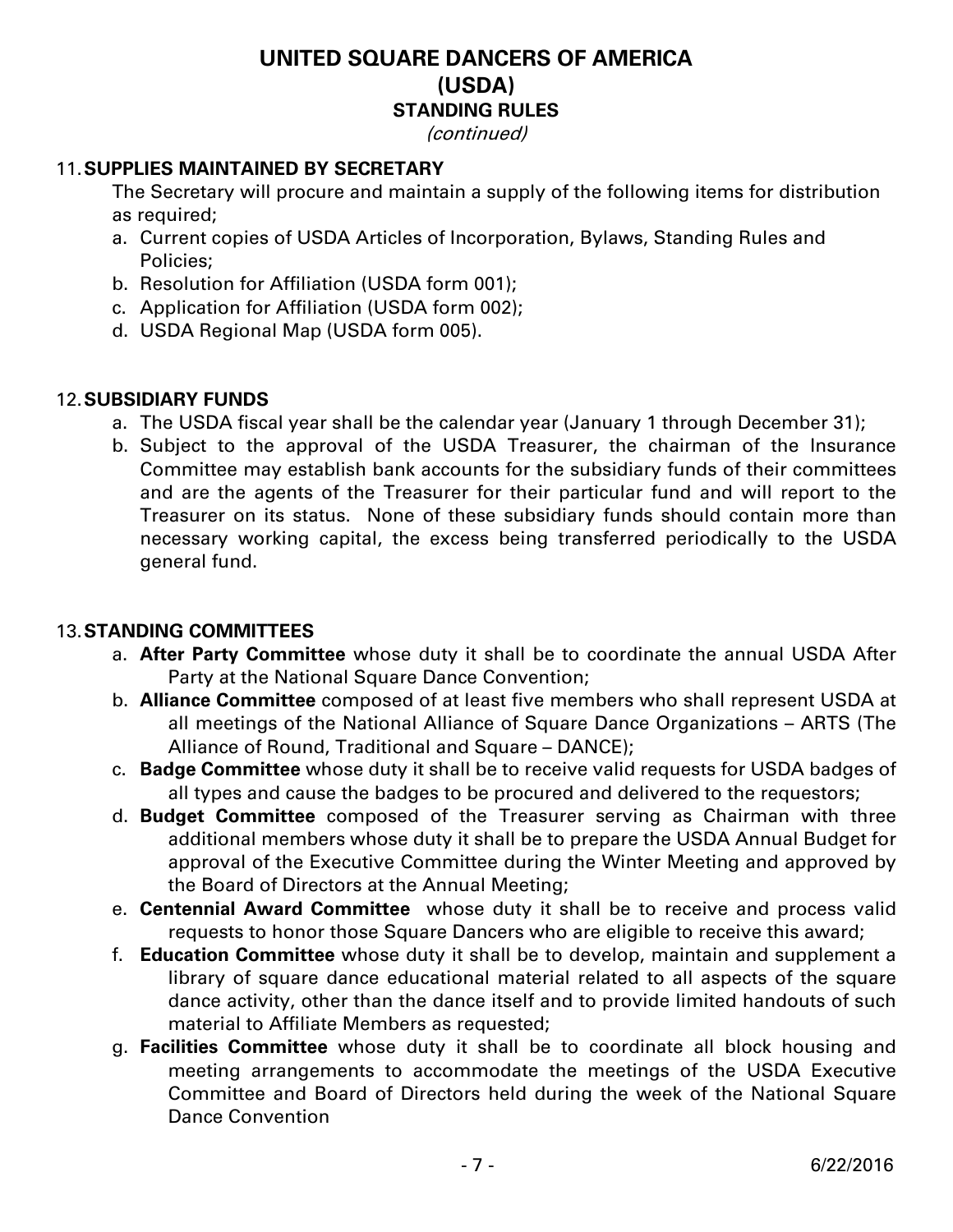### (continued)

## 13. **STANDING COMMITTEES**: (continued)

- h. **Handicapable Dancers Committee** whose duty it shall be to work to ensure that dancers with handicaps have the opportunity to enjoy square dancing;
- i. **Membership Committee** shall consist of the USDA President and the four Regional Vice Presidents, whose duty it shall be to receive applications for affiliation and review them for recommendation of acceptance or rejection as detailed in Section 4 b above;
- j. **National Folk-Dance Committee** whose duty it shall be to ensure that the Square Dance is recognized and enacted permanently into law by the Congress and President of the United States of America as the National Folk Dance of the UNITED STATES OF AMERICA; and, thereafter to continually promote its recognition and acceptance as such;
- k. **Online Education Committee** whose duty it shall be to develop, manage and promote electronic means to disseminate the USDA's Educational Information via electronic means in a timely manner making it available to everyone;
- l. **Prescription Drug Card Program Committee** whose duty it shall be to promote and administer the USDA Prescription Drug Card Program;
- m. **Publications Committee** whose duty it shall be to publish and distribute a quarterly newsletter or magazine containing USDA news plus other articles of interest to square dancers nationwide;
- n. **Showcase of Ideas Committee** whose duty it shall be to coordinate the annual USDA Showcase of Ideas display at the National Square Dance Convention;
- o. **Social Media Committee** whose duty it shall be to review and approve requests to join the USDA Facebook page in addition to sharing and adding content that will be of interest to our social media following and explore additional social opportunities;
- p. **Sound Committee** whose duty it shall be to transport and set-up the USDA owned sound equipment for all USDA meetings;
- q. **Square Dancer's Insurance Committee** whose duty it shall be to promote and administer the USDA Insurance Program;
- r. **USA Traveler Program** whose duty it shall be to promote and administer the USA Traveler Program;
- s. **USDA Apparel Committee** whose duty it shall be to receive requests for the application of the USDA insignia on men's and women's apparel in conformance with the USDA approved design and causing the application to be done and the apparel returned to the requestors; and, to receive valid requests for USDA jackets and cause them to be procured and delivered to the requestors;
- t. **USDA Nonprofit Group Exemption Program Committee** whose duty it shall be to promote and administer the USDA Nonprofit Group Exemption Program;
- u. **Ways and Means Committee** whose duty it shall be to promote and administer ways and means of raising funds to improve and expand USDA services to the Affiliate members and to the general square dance community;
- v. **Youth Advisory Committee** whose duty it shall be to promote and support youth square dancing throughout the country;